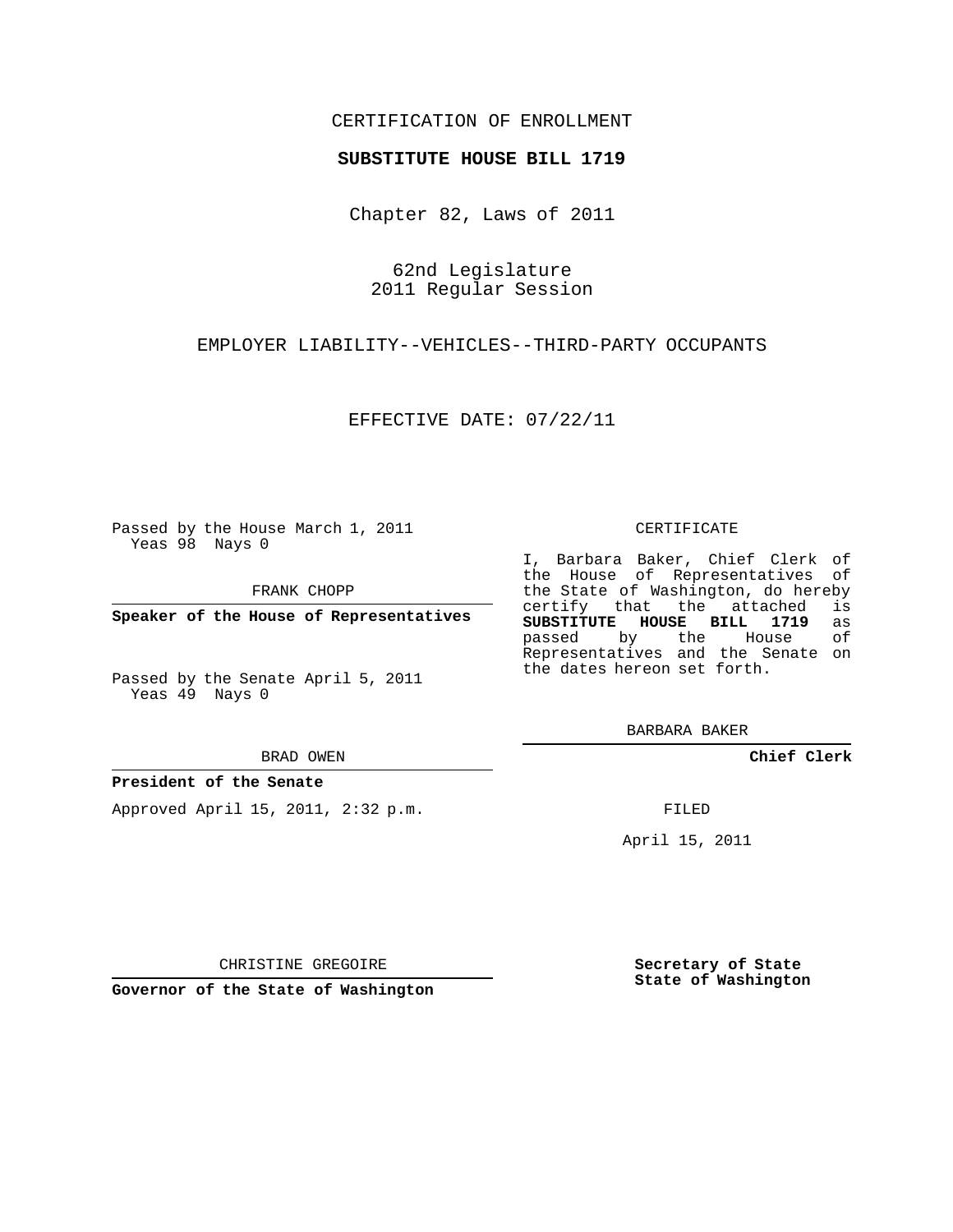# **SUBSTITUTE HOUSE BILL 1719** \_\_\_\_\_\_\_\_\_\_\_\_\_\_\_\_\_\_\_\_\_\_\_\_\_\_\_\_\_\_\_\_\_\_\_\_\_\_\_\_\_\_\_\_\_

\_\_\_\_\_\_\_\_\_\_\_\_\_\_\_\_\_\_\_\_\_\_\_\_\_\_\_\_\_\_\_\_\_\_\_\_\_\_\_\_\_\_\_\_\_

Passed Legislature - 2011 Regular Session

# **State of Washington 62nd Legislature 2011 Regular Session**

By House Judiciary (originally sponsored by Representatives Rodne,<br>Schmick, Haler, Smith, Wilcox, Johnson, Klippert, Kristiansen, Schmick, Haler, Smith, Wilcox, Johnson, Klippert, Kristiansen, McCune, Short, Ross, and Warnick)

READ FIRST TIME 02/17/11.

 AN ACT Relating to limiting liability for unauthorized passengers in a vehicle; adding a new section to chapter 4.92 RCW; adding a new section to chapter 4.24 RCW; and creating new sections.

BE IT ENACTED BY THE LEGISLATURE OF THE STATE OF WASHINGTON:

 NEW SECTION. **Sec. 1.** The legislature intends to overrule the state supreme court's holding in *Rahman v. State*, No. 83428-8 (January 20, 2011), by modifying the application of the common law doctrine of respondeat superior.

 NEW SECTION. **Sec. 2.** A new section is added to chapter 4.92 RCW to read as follows:

 (1) The state and local governments are not liable for any injury received by a third-party occupant of a vehicle that is owned, leased, or rented by the state or local government if, at the time the injuries were inflicted, the third-party occupant was:

 (a) Riding in or on the vehicle with a state or local government employee who had explicitly acknowledged in writing the employer's policy on use of vehicles owned, leased, or rented by the state or 18 local government; and